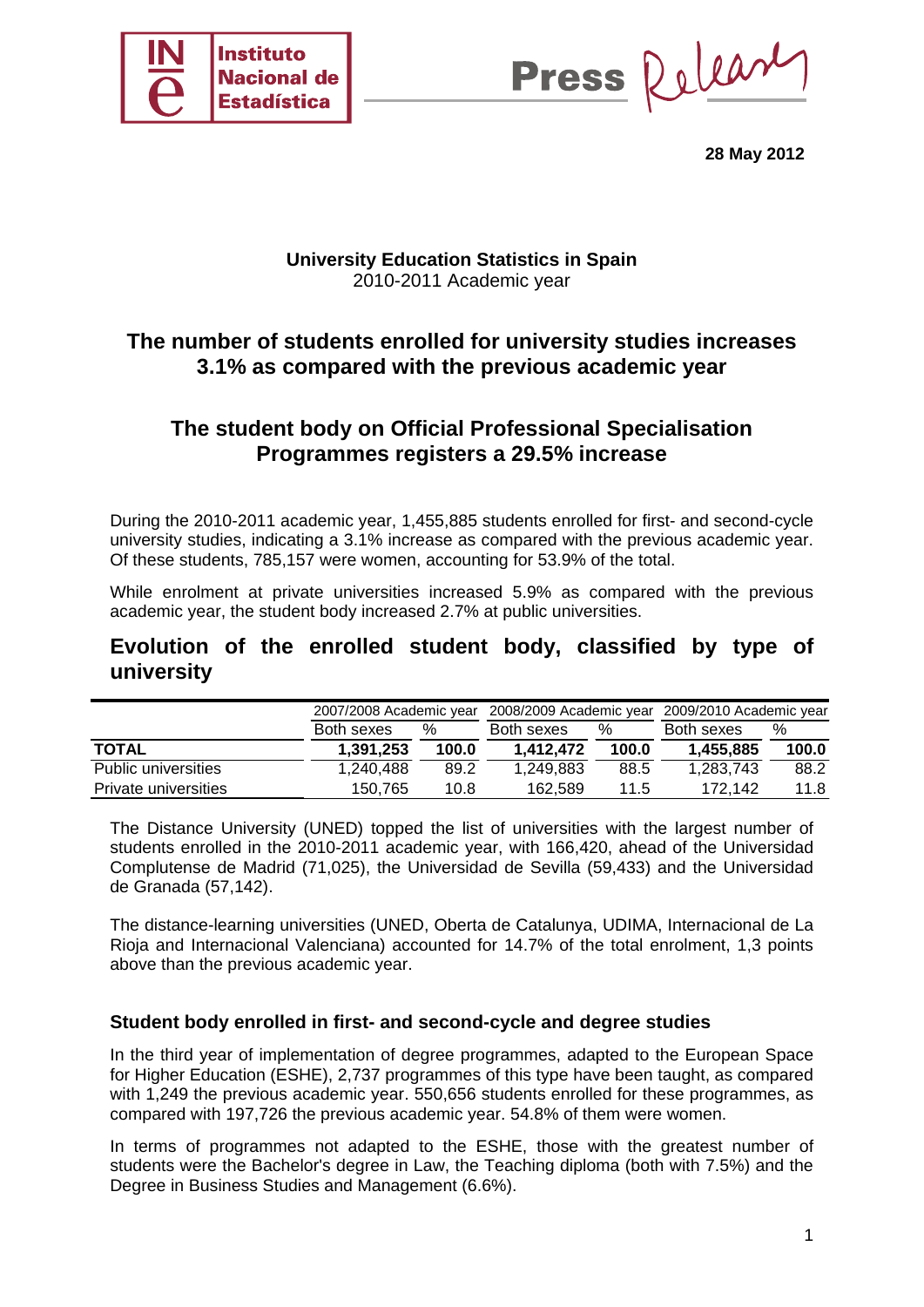The number of students enrolled in programmes leading to the simultaneous gaining of two official qualifications (joint degrees), also outside the European Space for Higher Education (ESHE), decreased 14.6% as compared with the previous academic year. Among these qualifications, the one with the highest number of students was Business Studies and Management and Law (8,264).

|                   | <b>TOTAL</b> | Architecture<br>and | <b>Diplomas</b> |            | Architecture<br>and | Joint<br>degrees | Degree<br>studies |
|-------------------|--------------|---------------------|-----------------|------------|---------------------|------------------|-------------------|
|                   |              | Technical           |                 | Bachelor's | Engineerin          |                  |                   |
|                   |              | Engineering         |                 | degrees    |                     |                  |                   |
| <b>Both sexes</b> | 1.455.885    | 119.164             | 212.288         | 439.881    | 116.567             | 17.329           | 550.656           |
| Males             | 670.728      | 90.942              | 67.529          | 176.685    | 79.920              | 6.950            | 248.702           |
| Females           | 785,157      | 28.222              | 144.759         | 263,196    | 36.647              | 10.379           | 301,954           |
|                   |              |                     |                 |            |                     |                  |                   |

### **Enrolled student body, classified by type of programme and sex**

<sup>1</sup> Programmes leading to the simultaneous gaining of two official qualifications

### **Newly enrolled student body**

Out of the 363,683 students enrolling for the first time for university studies, 345.056 enrolled in degree programmes. 56.5% did so after passing the University Entrance Examinations (UEE). On the other hand, 14.2% accessed new programmes, because they already had a university degree or because they had finished the first cycle of a different degree,11.1% entered through Vocational Training and the remaining 18.1%, access for persons over 25 and 45 years of age, recognition of foreign studies, etc.

In public universities, new enrolment increased 7.8% as compared with the previous academic year, and in private universities, it increased 0.4%.

The programmes with the highest number of new enrolments, grouped by study sector, these were Business and administration programmes (14.3%), Social and behavioural sciences (12.8%) and Training of teaching personnel and Education Sciences (12.0%).

Outside the ESHE, the sectors with the greatest number of new enrolments were Training of teaching personnel and Education Sciences (30.8%), Business and administration programmes (29.6%) and Social and behavioural sciences (14.8%).

### **Student body who completed their studies in 2011**

During the year 2011, a total of 220,583 students completed their university studies. 58.6% of these students were women.

It is also worth noting that 52.8% of students finishing their studies did so at the age of 24 or under. The age at which most persons graduated was 21 years old (14.6% of the graduates), taking as the reference date for calculating ages 31 December 2010.

The sectors with the highest number of qualified students outside the ESHE were Education Sciences (19.4%), Business and administration programmes (17.3%) and Health (12.1%).

Among the studies adapted to the ESHE, the greatest number of graduates was accounted for in the Architecture and construction (59.9%), Health (14.5%), and Education Sciences (7.1%) sectors.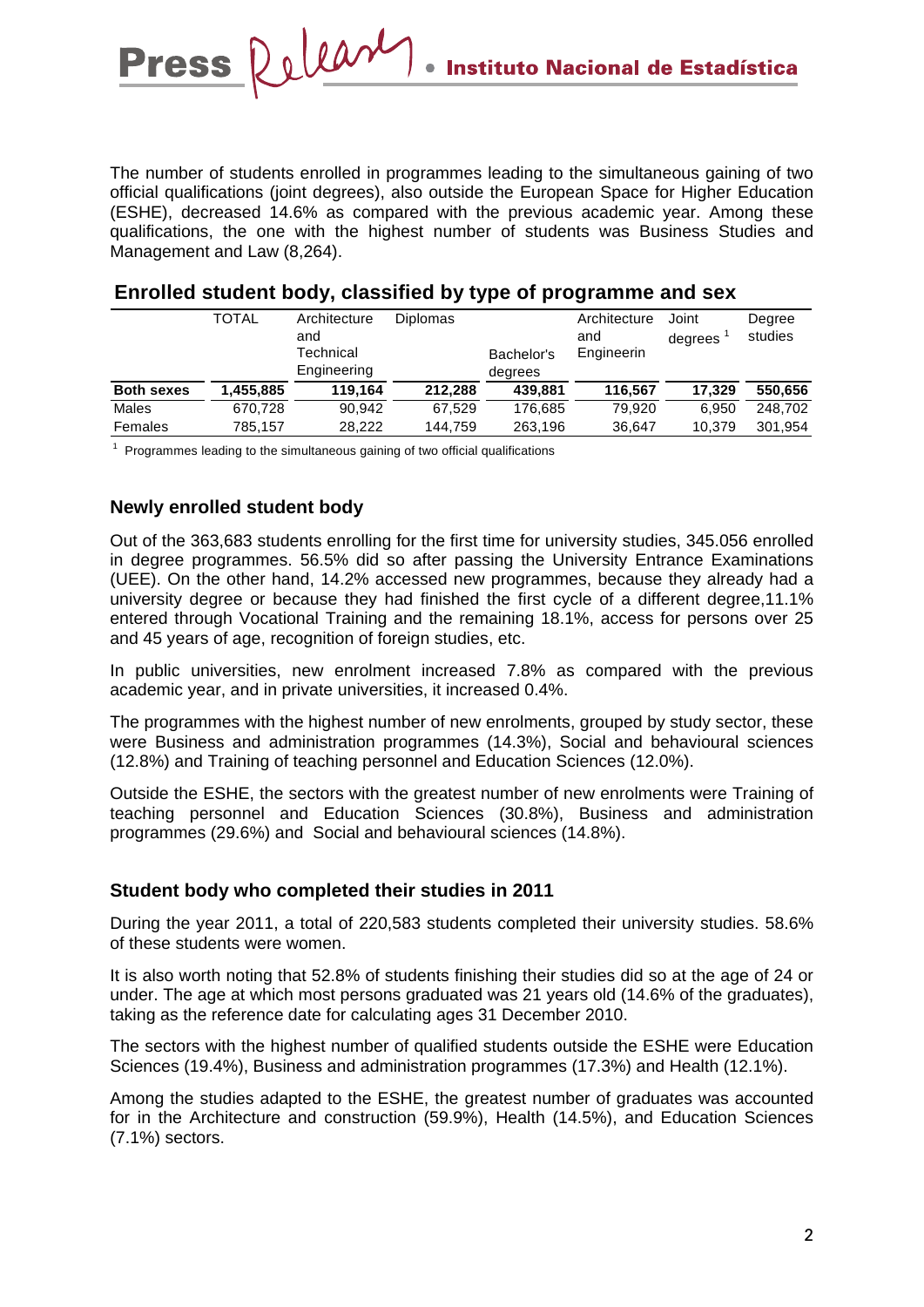#### **Enrolments for Official Professional Specialisation Programmes**

During the 2010-2011 academic year, 2,930 Master's were taught in Spanish universities, almost 670 more than the previous academic year. 108,433 students enrolled for these programmes, 29.57% more than the previous academic year. Eight out of ten students of these opted for public universities.

45,748 students completed these programmes in the year 2011, of whom 56.6% were female.

#### **Enrolment for doctoral programmes**

Press Release

In the 2010/2011 academic year, registrations increased 8.5%, with a total of 68,865 students enrolled for doctoral programmes. 51.0% of these students were women.

93.6% of students chose public universities to carry out their doctoral programmes, as compared with the 6.4% who chose private universities to do so.

During the 2010-2011 academic year, a total of 8,915 doctoral dissertations were successfully defended, 3.7% more than that registered the previous academic year. Experimental and Health Sciences was the area with the greatest female participation (56.7% of dissertations successfully defended as compared with 43.3% by male). In turn, Engineering and Technology was the area with the greatest male participation (69.1% as compared with the 30.9% women participation).

**Student body enrolled in postgraduate studies and number of doctoral theses approved, classified by sex** 

|                   | Official<br>Master's | Doctorate | <b>Thesis</b><br>approved |                    |       |
|-------------------|----------------------|-----------|---------------------------|--------------------|-------|
|                   |                      | Total     | Training period           | Research<br>period |       |
| <b>Both sexes</b> | 108,433              | 68,865    | 13.942                    | 54.923             | 8,915 |
| Male              | 50,622               | 33,749    | 6,598                     | 27,151             | 4,534 |
| Female            | 57,811               | 35,116    | 7.344                     | 27,772             | 4,381 |

#### **University teaching body**

The number of university lecturers increased to 123,704 during the 2010-2011 academic year, indicating an increase of 2.6% as compared with the previous academic year. Women accounted for 38.7% of the university teaching body.

102,378 lecturers taught classes in public centres of public universities. 11.5% of them were tenured professors, 37.2% were lecturers (of universities or university schools) and 30.0% were associate lecturers. The remaining categories (assistant, hired, emeritus, etc.) accounted for 21.4% of the teaching body.

In public university centres, 49.1% of the teaching body was comprised of civil servants, indicating a 1.3% decrease as compared with the previous academic year. The number of teachers hired increased 2.1%, and staff in another administrative situation registered an increase of 116.1%. In these centres, 66.1% of the teaching personnel worked there fulltime, while in private universities, only 27.9% of the teaching personnel did likewise.